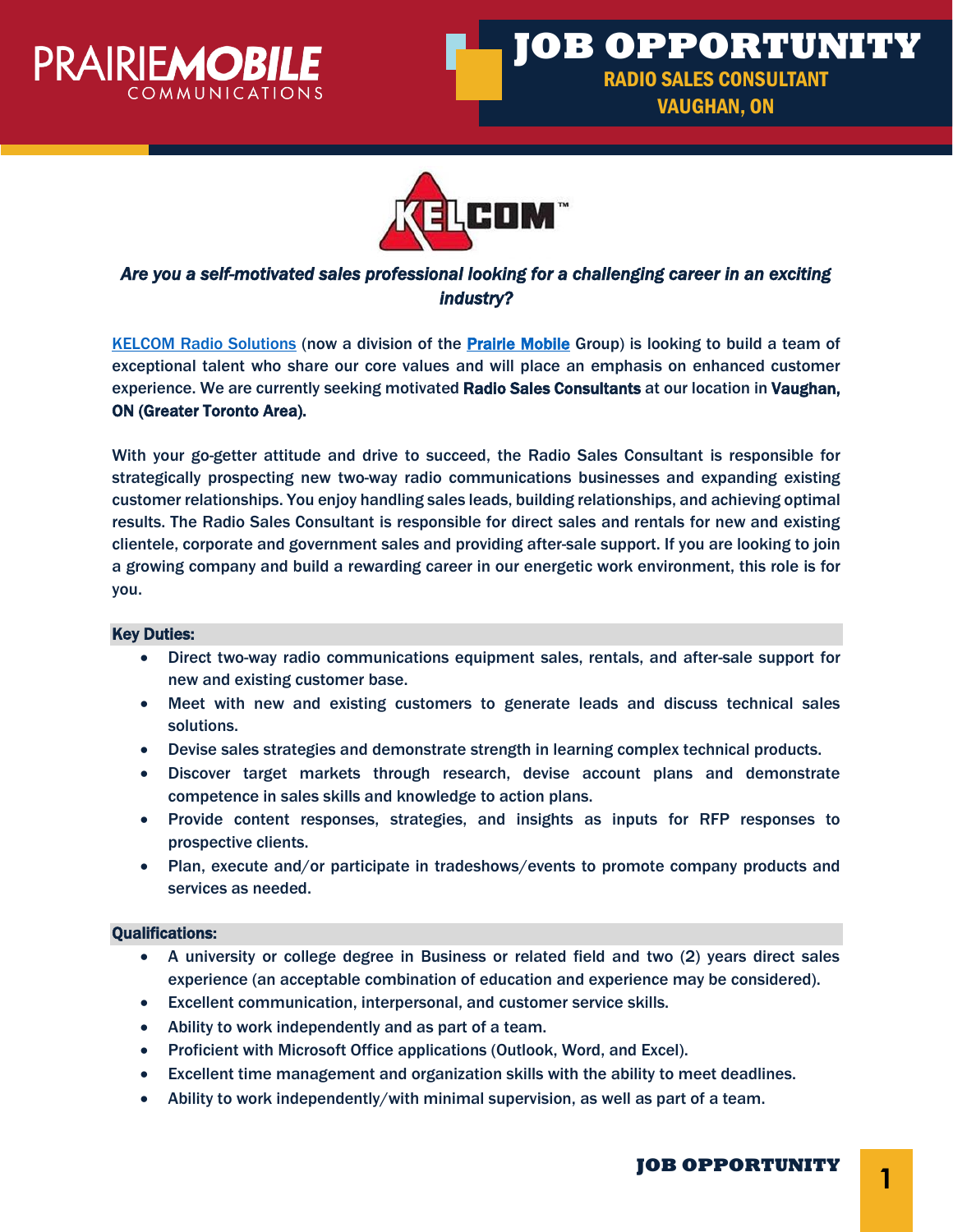

- Knowledge of CRM software is an asset.
- Valid Driver's License.

## What We Offer:

- Competitive wage and comprehensive benefits including extended health, dental, and vision plans
- Employee Retention Programs including Education Assistance Program
- RRSP Matching Program
- Continuous training and coaching to succeed in your role

If you have high energy and are committed to excellence, determined to succeed, and interested in working in a rewarding team environment, we welcome your application submission.



Find your fit and help us connect people to what's important to them. To apply, please submit your resume online at [prairiemobile.com/careers](mailto:prairiemobile.com/careers) or e-mail to [careers@prairiemobile.com.](mailto:careers@prairiemobile.com)

*Prairie Mobile Communications is an equal opportunity employer. We thank all applicants for their interest. Only those selected for interviews will be contacted.*